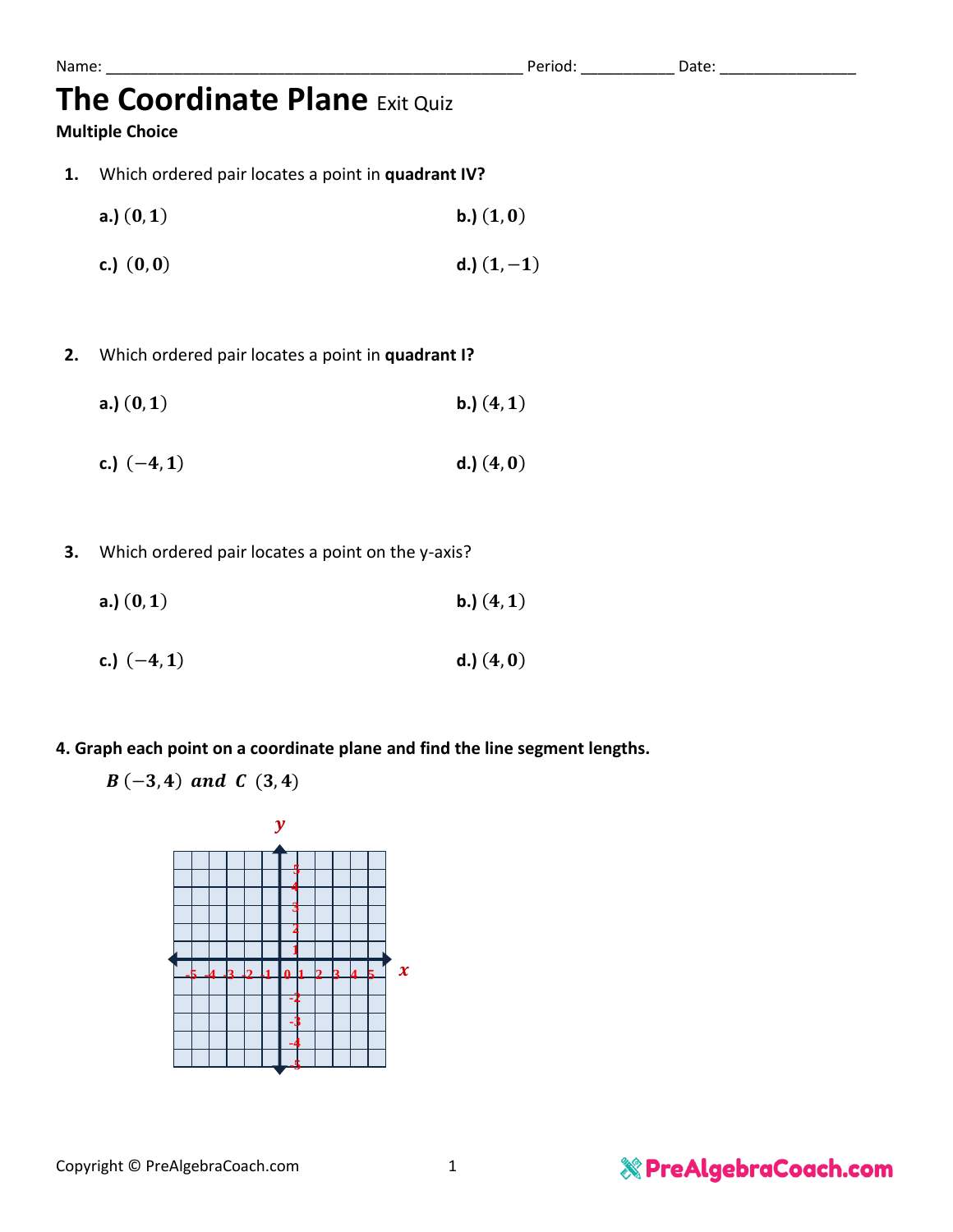## **The Coordinate Plane** Exit Quiz

**5. Graph each point on a coordinate plane and find the area of the figure.**

 $T(-4, 2)$   $R(3, 2)$   $L(-4, -2)$   $P(3, -2)$ 

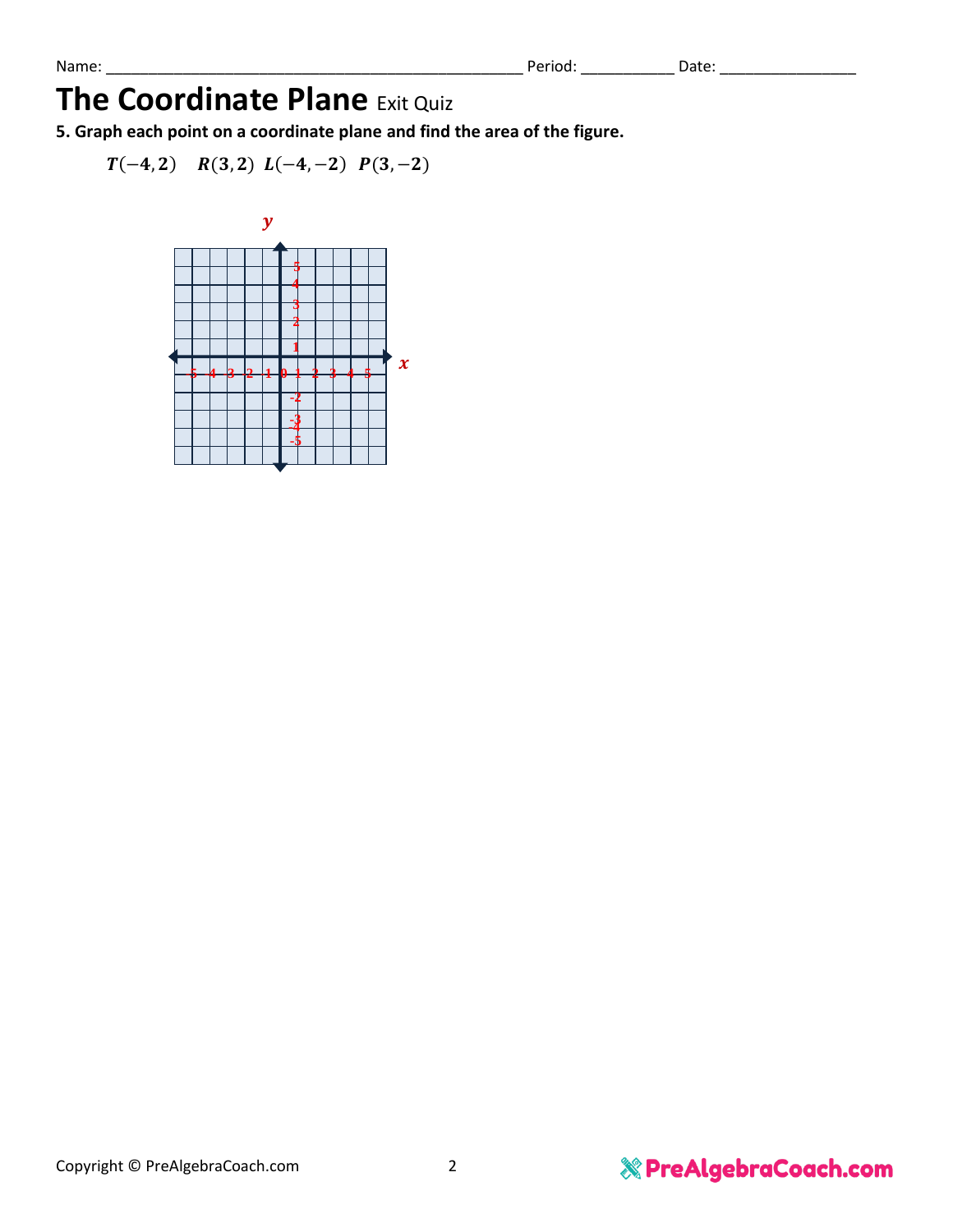Name: \_\_\_\_\_\_\_\_\_\_\_\_\_\_\_\_\_\_\_\_\_\_\_\_\_\_\_\_\_\_\_\_\_\_\_\_\_\_\_\_\_\_\_\_\_\_\_\_\_ Period: \_\_\_\_\_\_\_\_\_\_\_ Date: \_\_\_\_\_\_\_\_\_\_\_\_\_\_\_\_

## **The Coordinate Plane** Exit Quiz **ANSWERS**

#### **Multiple Choice**

- **1.** Which ordered pair locates a point in **quadrant IV?**
	- **a.**)  $(0, 1)$  **b.**)  $(1, 0)$
	- **c.**)  $(0, 0)$  **d.**)  $(1, -1)$
- **2.** Which ordered pair locates a point in **quadrant I?**
	- **a.**)  $(0, 1)$  **b.**)  $(4, 1)$
	- **c.**)  $(-4, 1)$  **d.**)  $(4, 0)$
- **3.** Which ordered pair locates a point on the y-axis?
	- **a.**)  $(0, 1)$  **b.**)  $(4, 1)$
	- **c.**)  $(-4, 1)$  **d.**)  $(4, 0)$
- **4. Graph each point on a coordinate plane and find the line segment lengths.**
	- $B(-3, 4)$  and C  $(3, 4)$



$$
\begin{array}{l|l}\n\hline\n\overline{BC} & \text{is horizontal} \\
\hline\n\overline{BC} &= |difference\ of\ x - coordinates| \\
\hline\n\overline{BC} &= |-1 - (-5)| = |-1 + 5| = 4 \\
\hline\n\overline{BC} &= 4 \text{ units}\n\end{array}
$$